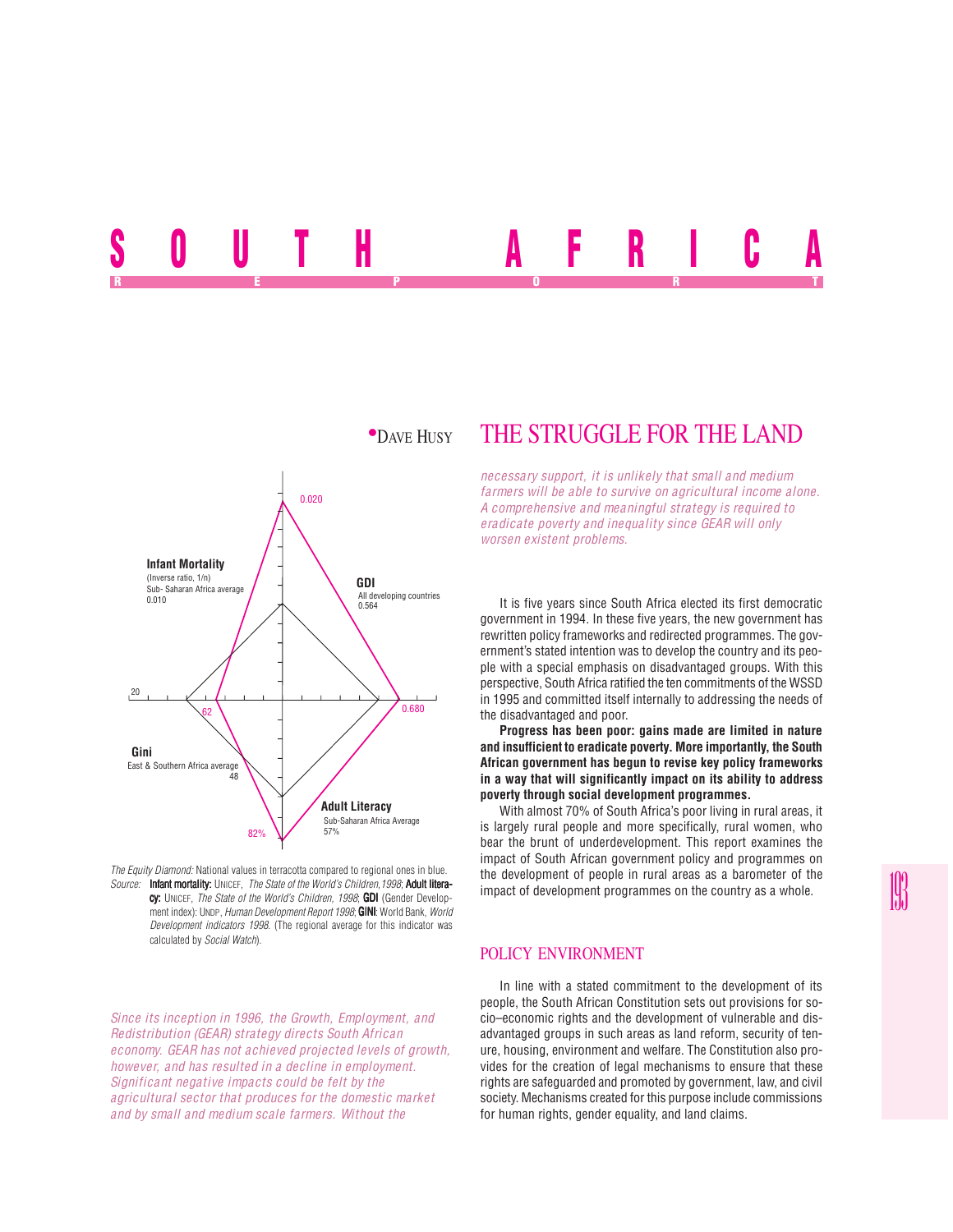At the same time as it creates frameworks and mechanisms for these rights, the Constitution promotes the principles of non– racialism and reconciliation. Laudable in theory, in practice this has meant the entrenchment of inequalities of race and wealth through, eg, protection of existing private property rights, entrenchment of representation for white community interests in local government, and job protection for thousands of white civil servants. These safeguards for members of the white community, advantaged by decades of Apartheid policy, have proved to be difficult obstacles to the effective eradication of poverty and inequality. For example, **86% of land ownership remains in the hands of approximately 60,000 white landowners, while 14 million black South Africans struggle to generate a meagre livelihood with over–used and exhausted patches of land.**

The official government programme for post–Apartheid reconstruction of society and the economy was set out in the Reconstruction and Development Programme (RDP), which had a ministry responsible for its implementation. The RDP was the result of consultations between political parties, business and civil society, including the trade union movement. As such, it represented a negotiated programme for development broadly supported by all sectors of society. Key provisions of the RDP included the redistribution of 30% of land from white owners to new black owners within five years, a mixed economy combining state intervention and market regulation, and significant targets for access to water, health, and employment.

In 1996, the RDP was supplanted by a new macroeconomic policy called the Growth, Employment, and Redistribution (GEAR) strategy. Termed by observers as an «internally imposed structural adjustment programme», GEAR has among its central strategies typical neo–liberal components: a fiscal reduction programme to contain debt service obligations and counter inflation; a consistent monetary policy to prevent a resurgence of inflation; a reduction of tariffs to contain input prices and facilitate industrial restructuring; accelerated restructuring of state assets to optimise investment resources; appropriately structured flexibility within the collective bargaining system; and an expansion of trade and investment flows in Southern Africa. The strategy as a whole emphasises the need for accelerated growth to be achieved in the immediate term with cuts in expenditures for government consumption, checks on private and public sector wage increases, tariff reforms, and improvements in domestic savings performance.

# ECONOMIC EFFECTS OF GEAR

Since GEAR's inception in 1996, globalisation has had stark effects. Massive global instability has severely impacted the economy, which suffers from rising interest rates, effective devaluations of currency and declining employment. Proponents of GEAR argue that its failure to meet targets is due to the instability of the global economy, but an examination of the effects of the GEAR strategy itself presents different conclusions.

A first inroad of GEAR was on the budgetary planning of individual government departments. The Medium Term Expenditure Framework required three year plans and budgets from departments. This is in principle a good approach, but there are two critical problems. The first is that it was accompanied by severe cuts and measures to ensure fiscal discipline. This means that significant lobbying has been necessary to ensure resources are available for land reform, rural development, housing and water budgets, and even so, there was a real decrease in these budgets for 1998. The second problem is that when new issues arise that were not planned for, it is difficult to secure resources for these from the government. In fact, an effect of GEAR has been the unwillingness of government to develop programmes or legislation which may, put simply, cost money.

GEAR has not achieved projected levels of growth and has resulted in a decline in employment. The target of 126 thousand jobs created in the first year of implementation contrasted with an actual 71 thousand jobs lost. In addition, targets of 3% of budgetary deficit contrast with 3.9%. By the end of 1998, the economy had had two consecutive quarters of negative growth and was about to enter an official period of recession. Currency values have been remarkably unstable and have also declined significantly. The strategy of an expansionary infrastructure programme has not been implemented, entrenching the isolation and under–development of rural and urban areas. The only components of GEAR that have been reasonably successful are the extremely high interest rates and severe fiscal discipline at the budgetary, not necessarily the implementation, level.

#### AGRICULTURE AND LAND REFORM

Agriculture plays a significant role in the economy. While the direct contribution to GDP may be in the region of only 4%, the combined contribution of the input, processing, and marketing industry is significant. In fact, some studies indicate that «increases in agricultural production may have large impacts on growth, employment, and the balance of payments». Mather and Adelzadeh estimate the output multiplier of agriculture as 1.6–meaning that for every one million rand of agricultural production, R600 thousand is generated by other sectors of the economy. They point also to the strong multiplier effect on employment, with more jobs created in agriculture with increased production than for any other sector. The employment coefficient for farming is 98–meaning that for every one million rand decrease in the value of agricultural production, 98 jobs are lost.

GEAR will affect land reform and rural development programmes through reduction of funds available for these programmes as tighter budgets and a restrictive financial regime predominate. These budget cuts have a range of implications.

The first is that reduced resources available to the government department responsible for land reform means that it will be difficult to maintain the levels of staff necessary for land reform programmes. As Hornby points out, the lack of new appointments will lead to staff shortages, permanent district offices may not be established, and local governments will remain understaffed.

A second implication has to do with the budget for beneficiary land acquisition grants. Here the reduction in available resources